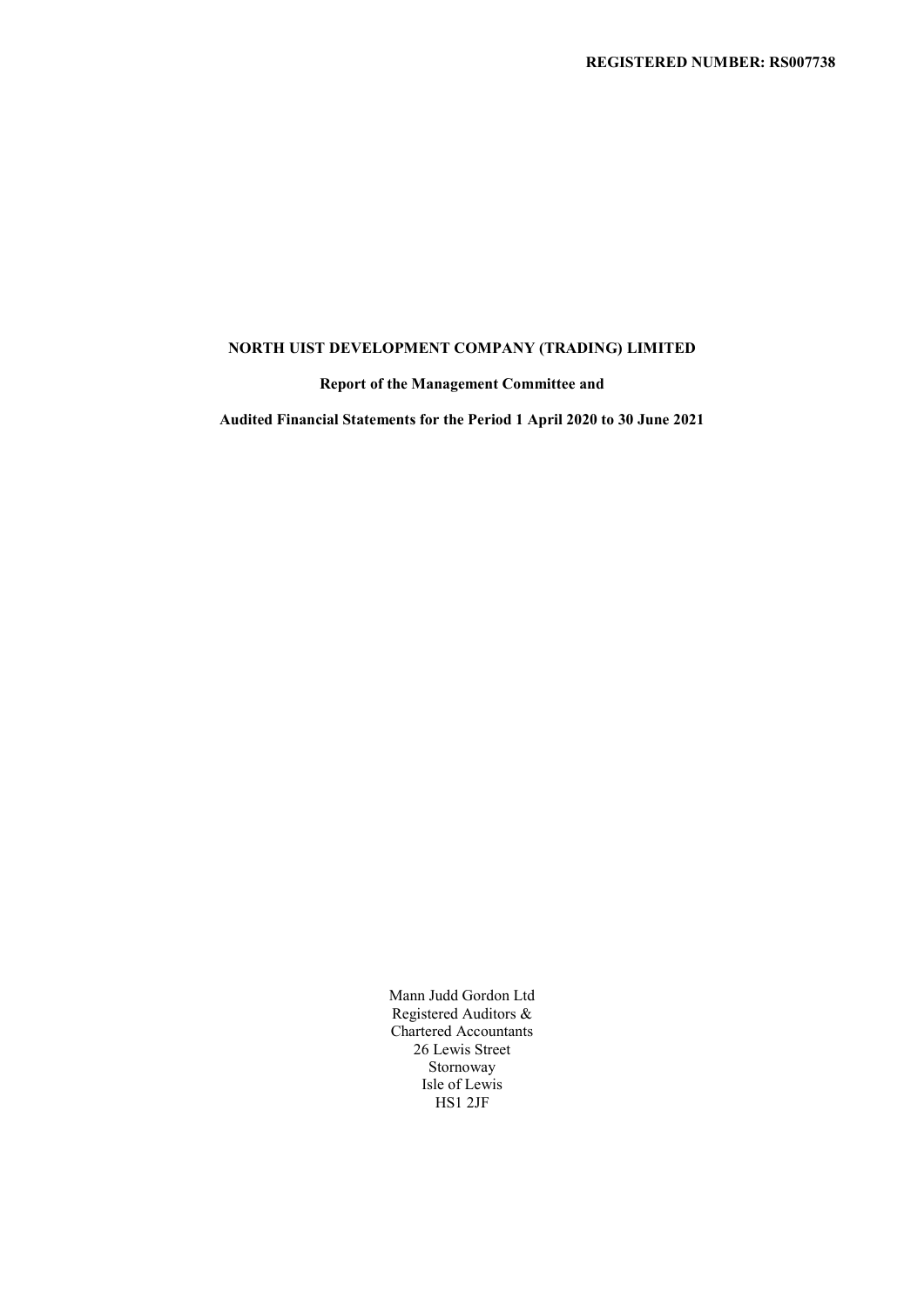# Contents of the Financial Statements for the Period 1 April 2020 to 30 June 2021

|                                           | Page           |
|-------------------------------------------|----------------|
| <b>Society Information</b>                |                |
| <b>Report of the Management Committee</b> | 2              |
| <b>Report of the Independent Auditors</b> | $\overline{4}$ |
| <b>Profit and Loss Account</b>            | 8              |
| <b>Balance Sheet</b>                      | 9              |
| <b>Notes to the Financial Statements</b>  | 10             |
| <b>Detailed Profit and Loss Account</b>   | 15             |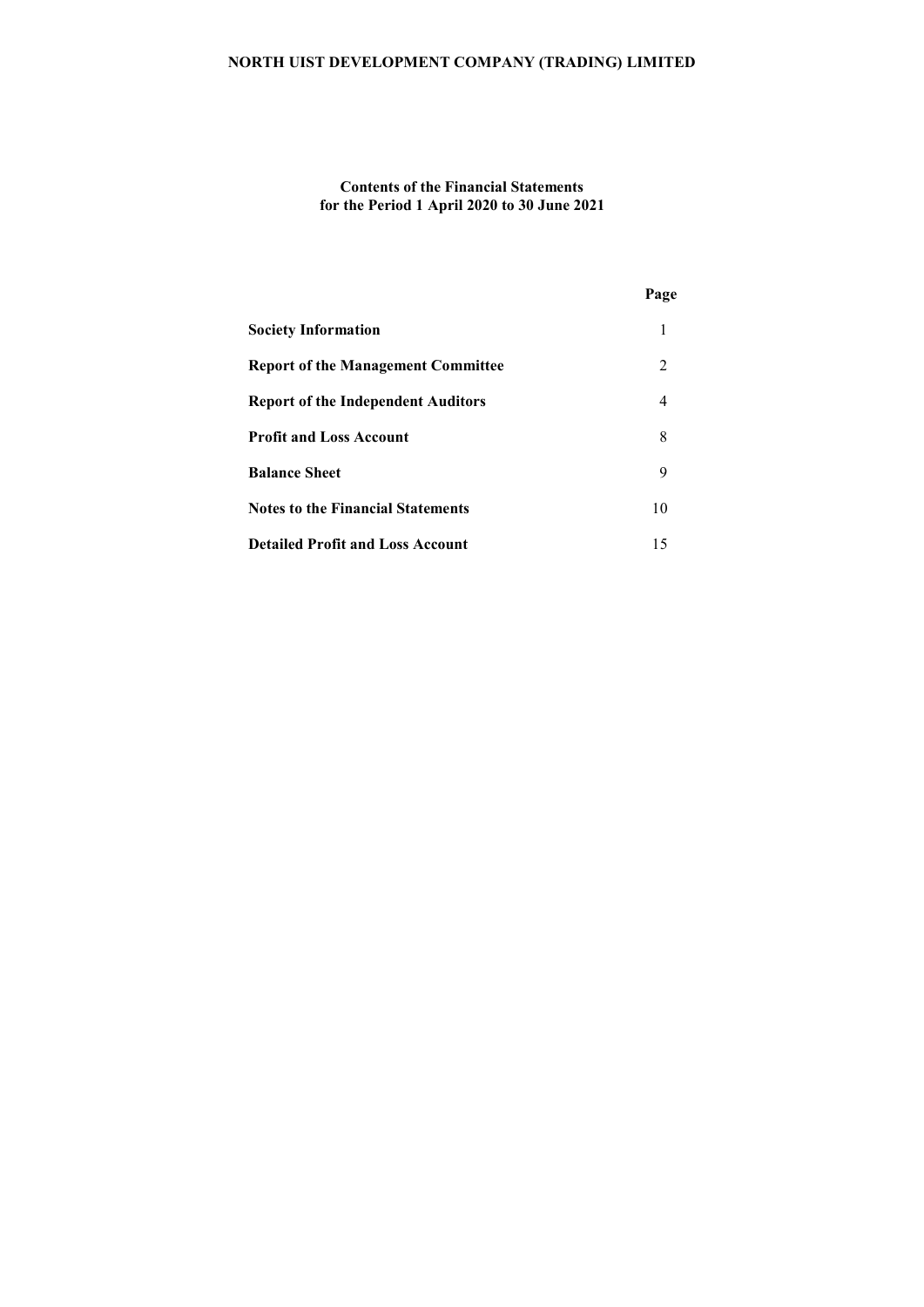#### Society Information for the Period 1 April 2020 to 30 June 2021

# MANAGEMENT COMMITTEE: A Ross

 M Hocine Mrs C A Macleod S Kemp C Black A Macleod

SECRETARY: A Ross

REGISTERED OFFICE: Claddach Kirkibost Centre

 Claddach Kirkibost Isle of North Uist Western Isles HS6 5EP

REGISTERED NUMBER: RS007738

AUDITORS: Mann Judd Gordon Ltd Registered Auditors & Chartered Accountants 26 Lewis Street Stornoway Isle of Lewis HS1 2JF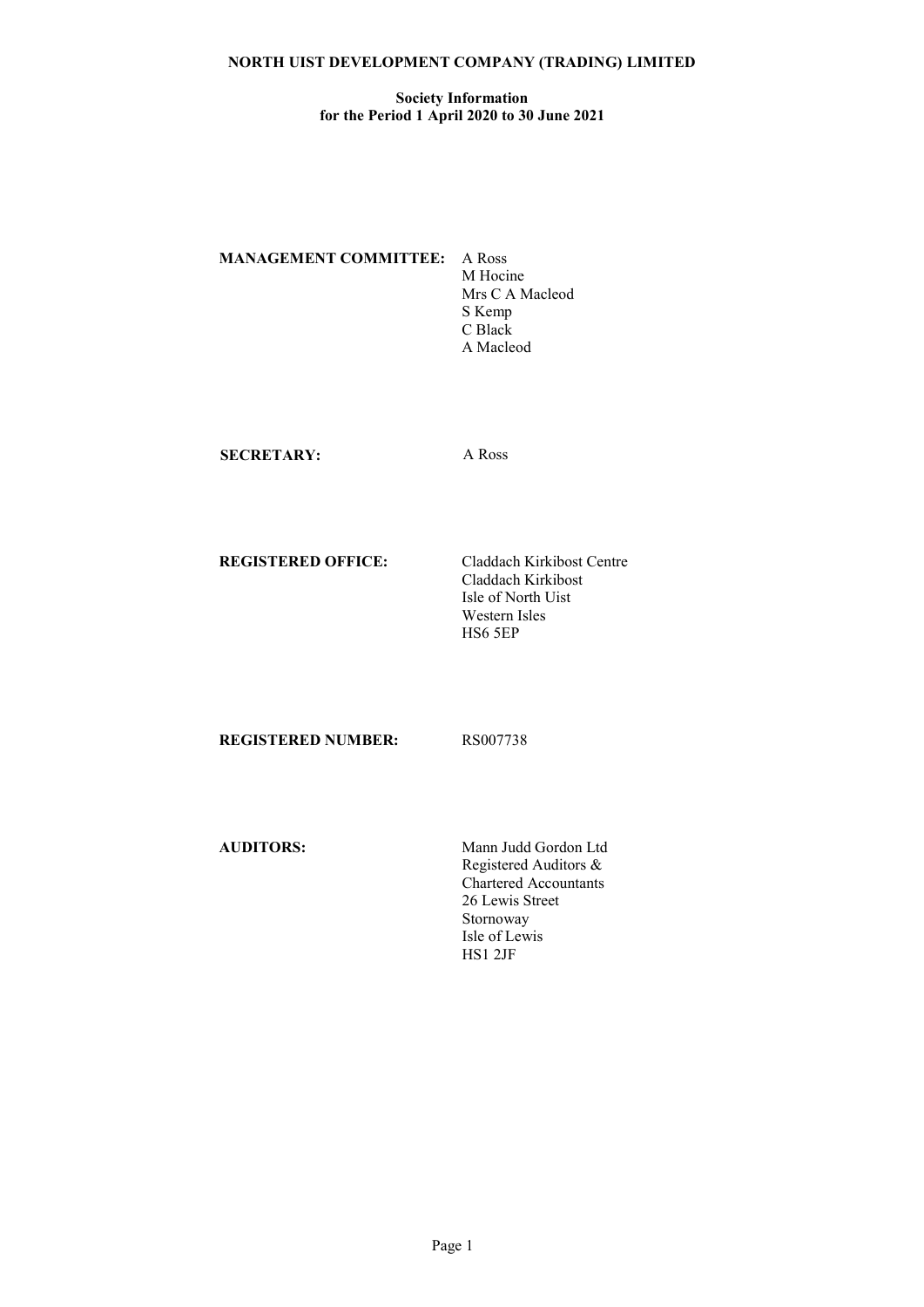#### Report of the Management committee for the Period 1 April 2020 to 30 June 2021

The management committee present their report with the financial statements of the society for the period 1 April 2020 to 30 June 2021.

# PRINCIPAL ACTIVITY

The principal activity of the society in the period under review was that of the operation of a community owned wind farm in North Uist.

## MANAGEMENT COMMITTEE

The Management Committee members shown below have held office during the whole of the period from 1 April 2020 to the date of this report.

A Ross M Hocine Mrs C A Macleod S Kemp C Black A Macleod

Other changes in Management Committee members holding office are as follows:

A Pendle - resigned 20 April 2020

#### FRAUD

During the period the society was subjected to an Impersonation Scam, with the result that society funds amounting to £15,136 were fraudulently obtained by scammers who purported to be from the society's bank.

The sums, thus far, have not been recovered from the bank and a complaint has been lodged with the Financial Ombudsman Service. The review of the complaint has not yet been concluded.

The Management Committee have taken steps to strengthen the society's payment systems to minimise the chance of such a fraudulent attempt against the organisation being successful in the future.

#### STATEMENT OF MANAGEMENT COMMITTEE RESPONSIBILITIES

The Management Committee is responsible for preparing the Report of the Management Committee and the financial statements in accordance with applicable law and regulations.

The Co-operative and Community Benefit Societies Act 2014 requires the Management Committee to prepare financial statements for each financial year. Under that law the Management Committee have elected to prepare the financial statements in accordance with United Kingdom Generally Accepted Accounting Practice (United Kingdom Accounting Standards and applicable law), including Financial Reporting Standard 102 'The Financial Reporting Standard applicable in the UK and Republic of Ireland'. Under The Co-operative and Community Benefit Societies Act 2014 the Management Committee must not approve the financial statements unless it is satisfied that they give a true and fair view of the state of affairs of the society and of the profit or loss of the society for that period. In preparing these financial statements, the Management Committee is required to:

- select suitable accounting policies and then apply them consistently;
- make judgements and accounting estimates that are reasonable and prudent;
- prepare the financial statements on the going concern basis unless it is inappropriate to presume that the society will continue in business.

The Management Committee is responsible for keeping adequate accounting records that are sufficient to show and explain the society's transactions and disclose with reasonable accuracy at any time the financial position of the society and enable it to ensure that the financial statements comply with the Companies Act 2006. The Management Committee also responsible for safeguarding the assets of the society and hence for taking reasonable steps for the prevention and detection of fraud and other irregularities.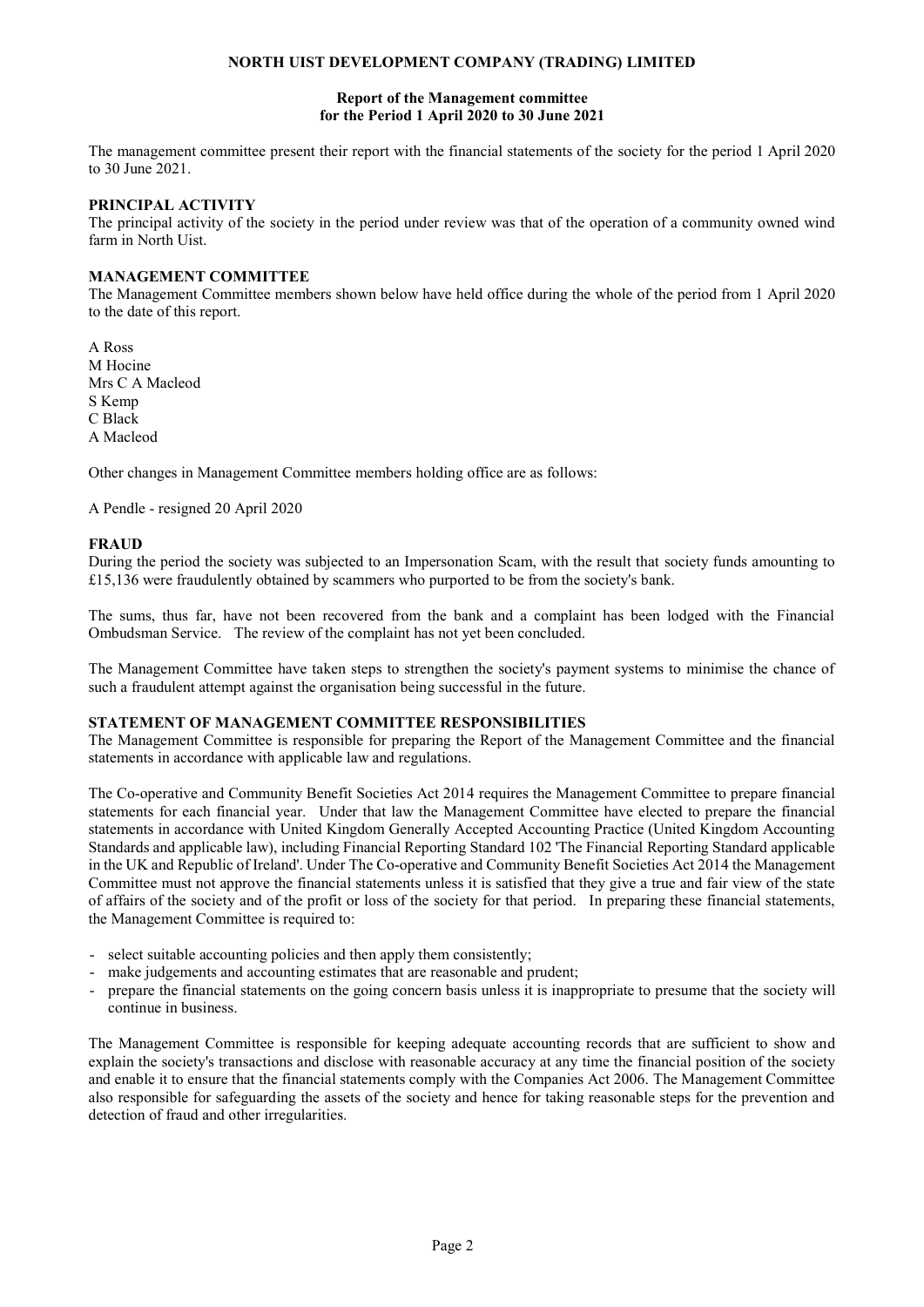## Report of the Management committee for the Period 1 April 2020 to 30 June 2021

# STATEMENT AS TO DISCLOSURE OF INFORMATION TO AUDITORS

So far as the Management Committee is aware, there is no relevant audit information (as defined by Section 418 of the Companies Act 2006) of which the society's auditors are unaware, and each Management Committee member has taken all the steps that he or she ought to have taken as a Management Committee member in order to make himself or herself aware of any relevant audit information and to establish that the society's auditors are aware of that information.

# ON BEHALF OF THE MANAGEMENT COMMITTEE:

........................................................................ A Ross - Secretary

Date: .............................................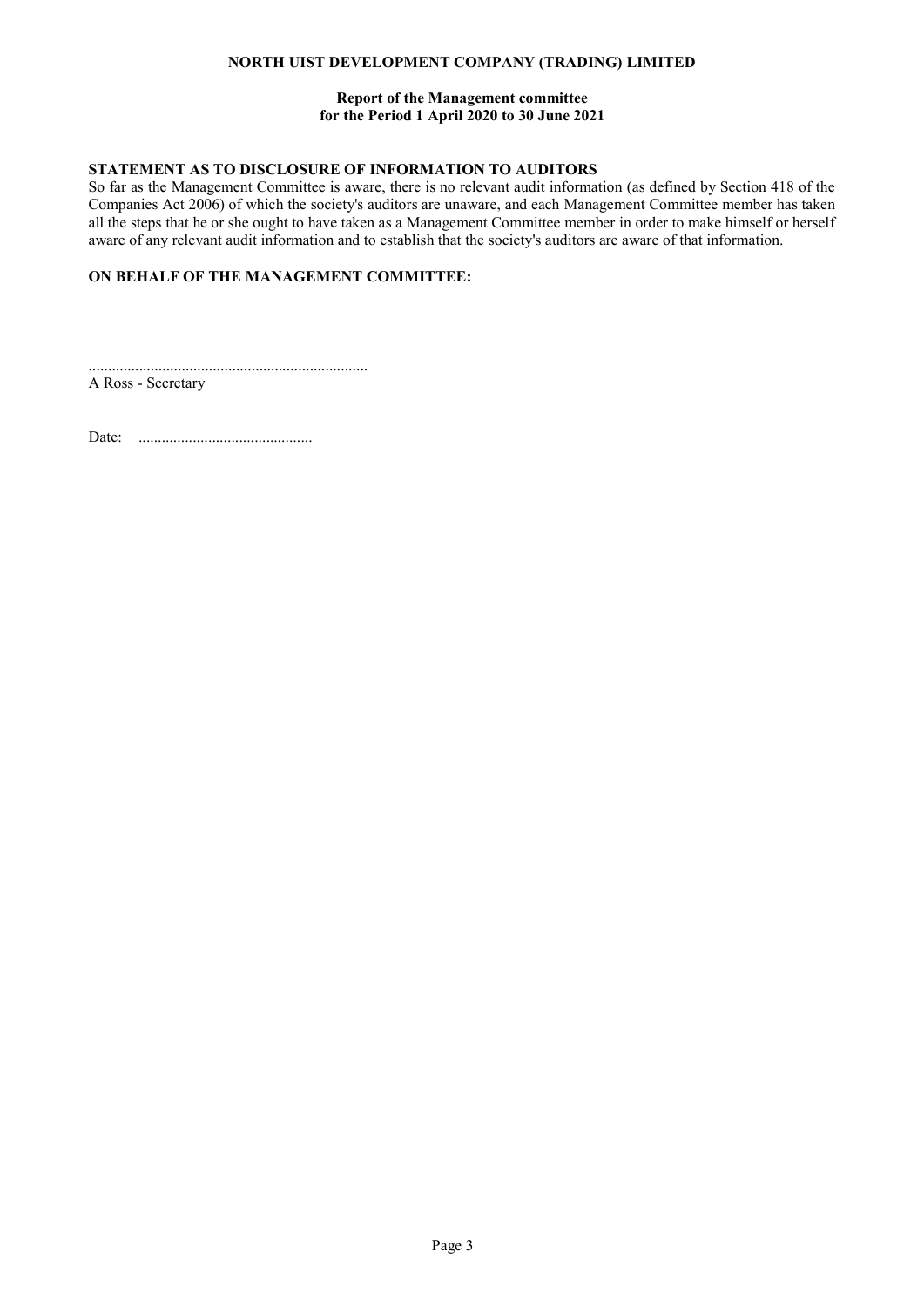## Opinion

We have audited the financial statements of North Uist Development Company (Trading) Limited (the 'society') for the period 1 April 2020 to 30 June 2021 which comprise and notes to the financial statements, including a summary of significant accounting policies. The financial reporting framework that has been applied in their preparation is applicable law and United Kingdom Accounting Standards, including Financial Reporting Standard 102 The Financial Reporting Standard applicable in the UK and Republic of Ireland (United Kingdom Generally Accepted Accounting Practice).

In our opinion the financial statements:

- give a true and fair view of the state of the society's affairs as at 30 June 2021 and of its income and expenditure for the year then ended;
- have been properly prepared in accordance with United Kingdom Generally Accepted Accounting Practice; and
- have been prepared in accordance with the requirements of the Co-operative and Community Benefit Societies Act 2014.

# Basis for opinion

We conducted our audit in accordance with International Standards on Auditing (UK) (ISAs (UK)) and applicable law. Our responsibilities under those standards are further described in the Auditors' responsibilities for the audit of the financial statements section of our report. We are independent of the society in accordance with the ethical requirements that are relevant to our audit of the financial statements in the UK, including the FRC's Ethical Standard, and the provisions available for small entities, in the circumstances set out in note thirteen to the financial statements, and we have fulfilled our other ethical responsibilities in accordance with these requirements. We believe that the audit evidence we have obtained is sufficient and appropriate to provide a basis for our opinion.

## Conclusions relating to going concern

In auditing the financial statements, we have concluded that the Management Committee use of the going concern basis of accounting in the preparation of the financial statements is appropriate.

Based on the work we have performed, we have not identified any material uncertainties relating to events or conditions that, individually or collectively, may cast significant doubt on the society's ability to continue as a going concern for a period of at least twelve months from when the financial statements are authorised for issue.

Our responsibilities and the responsibilities of the Management Committee with respect to going concern are described in the relevant sections of this report.

## Emphasis of matter

As stated in the Management Committee Report the society was subjected to a fraud by 3rd parties impersonating the society's bank. The society lost the sum of £15,136 as a result of this fraud. The society lodged a claim with their bank for compensation but this was denied. A complaint has been lodged with the financial ombudsman service although it has not yet ruled on the matter. The accounts record the fraud as an expense in the year and no provision has been made for potential repayment.

The society have updated their financial systems surrounding the making of payments with a view to minimising the opportunity for such a fraud to be successful against the society in the future.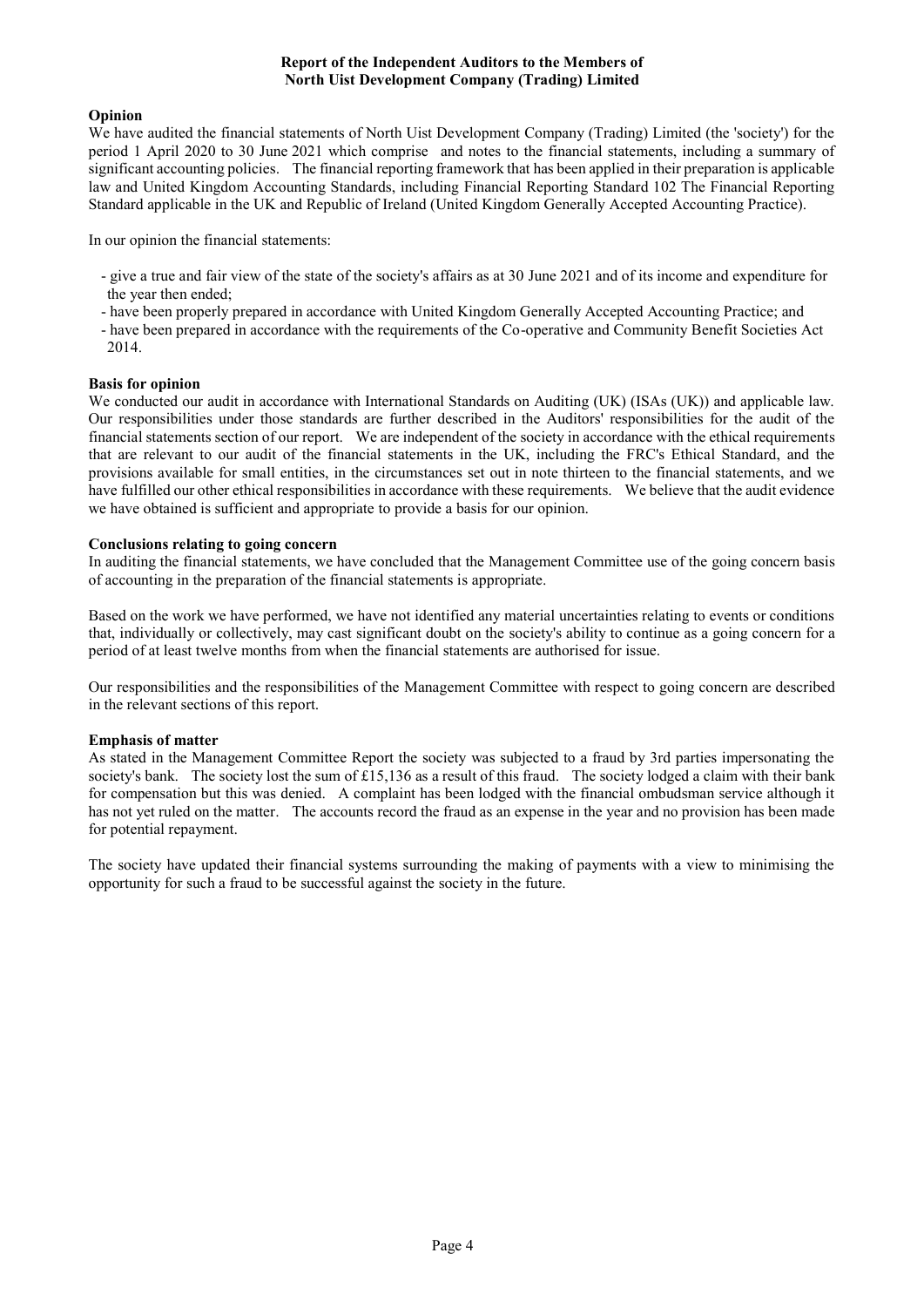## Other information

The Management Committee are responsible for the other information. The other information comprises the information in the Report of the Management Committee, but does not include the financial statements and our Report of the Auditors thereon.

Our opinion on the financial statements does not cover the other information and, except to the extent otherwise explicitly stated in our report, we do not express any form of assurance conclusion thereon.

In connection with our audit of the financial statements, our responsibility is to read the other information and, in doing so, consider whether the other information is materially inconsistent with the financial statements or our knowledge obtained in the audit or otherwise appears to be materially misstated. If we identify such material inconsistencies or apparent material misstatements, we are required to determine whether this gives rise to a material misstatement in the financial statements themselves. If, based on the work we have performed, we conclude that there is a material misstatement of this other information, we are required to report that fact. We have nothing to report in this regard.

#### Matters on which we are required to report by exception

In the light of the knowledge and understanding of the society and its environment obtained in the course of the audit, we have not identified material misstatements in the Report of the Management Committee.

We have nothing to report in respect of the following matters where the Co-operative and Community Benefit Societies Act 2014 requires us to report to you if, in our opinion:

- the society has not kept proper books of account, and not maintained a satisfactory system of control over its transactions, in accordance with the requirements of the legislation; or
- the revenue account, any other accounts to which our report relates, and the balance sheet are not in agreement with the society's books of account; or
- we have not obtained all the information and explanations necessary for the purposes of our audit.

#### Responsibilities of Management Committee

As explained more fully in the Statement of Management Committee Responsibilities set out on page two, the Management Committee is responsible for the preparation of the financial statements and for being satisfied that they give a true and fair view, and for such internal control as the Management Committee determine necessary to enable the preparation of financial statements that are free from material misstatement, whether due to fraud or error.

In preparing the financial statements, the Management Committee are responsible for assessing the society's ability to continue as a going concern, disclosing, as applicable, matters related to going concern and using the going concern basis of accounting unless the management committee either intend to liquidate the society or to cease operations, or have no realistic alternative but to do so.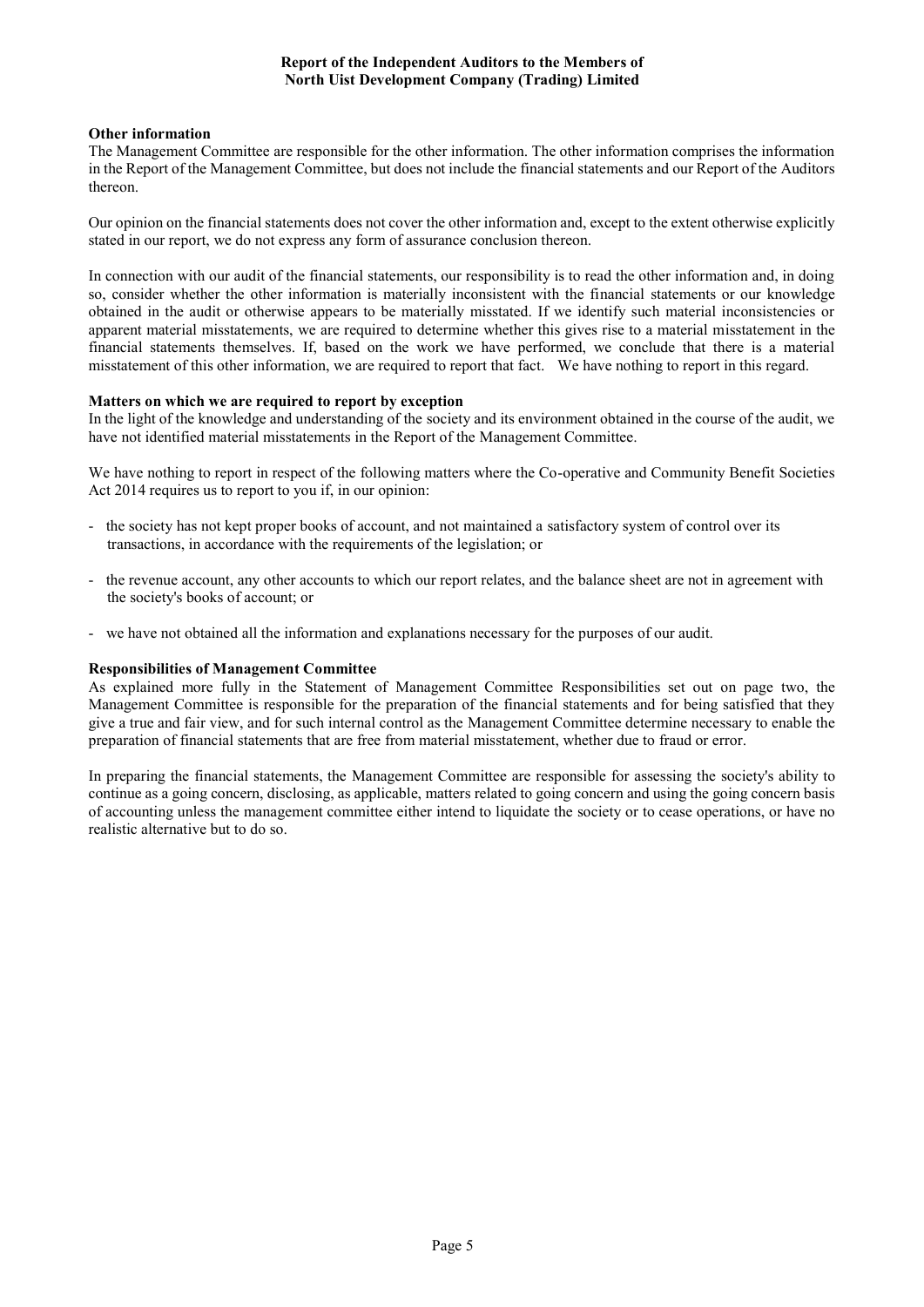#### Auditors' responsibilities for the audit of the financial statements

Our objectives are to obtain reasonable assurance about whether the financial statements as a whole are free from material misstatement, whether due to fraud or error, and to issue a Report of the Auditors that includes our opinion. Reasonable assurance is a high level of assurance, but is not a guarantee that an audit conducted in accordance with ISAs (UK) will always detect a material misstatement when it exists. Misstatements can arise from fraud or error and are considered material if, individually or in the aggregate, they could reasonably be expected to influence the economic decisions of users taken on the basis of these financial statements.

The extent to which our procedures are capable of detecting irregularities, including fraud is detailed below:

Our approach was as follows:

We obtained an understanding of the legal and regulatory frameworks that are applicable to the entity and determined that the most significant are those that relate to eligibility of the society in respect of the feed in tariff regime and those relating directly the preparation of the financial statements; that is FRS102, the Companies Act 2006 and the Co-operative and Community Benefit Societies act of 2014. North Uist Development Company (Trading) Limited are also subject to data protection laws (GDPR) and health and safety legislation.

We assessed the risks of material misstatement in respect of fraud as follows:

As part of our audit team discussion, we identified if any particular area was more susceptible to misstatement. A list of the known related parties was compiled along with an expectation of transactions between them. We then made fraud enquires of those charged with governance and confirmed our related party list.

Based on the results of our risk assessment we designed our audit procedures to identify non-compliance with such laws and regulations identified above. We corroborated our enquiries of those charged with governance by a review of the board minutes to date, a review of the bank statements to date and a review of legal fees charged in the year for any evidence of legal or regulatory issues. Our considerations at planning were corroborated and no further legal or regulatory issues were noted.

We considered the risk of fraud through management override and, in response, we incorporated testing of manual journal entries throughout the year into our audit approach. A review of the year of bank statements was undertaken, to identify any large or unusual transactions. No transactions outside the normal course of business were identified, other than those already highlighted as fraudulent in the year.

Given the size of the entity, segregation of duties is limited, so we designed our audit procedures to identify and to address any material misstatements arising from this. Appropriate approval controls were found to be in place. These controls had been strengthened following the 3rd party fraud which was perpetrated against the society in the year.

The engagement partner's assessment of whether the engagement team collectively had the appropriate competence and capabilities to identify or recognise non-compliance with laws and regulations concluded that the overall risk was of fraud and misstatement was low and the experience of the audit team assigned was sufficient and no specialists were required. An appropriate level of materiality has been calculated in consideration of the inherent difficulty in detecting irregularities along with the perceived level of risk.

A further description of our responsibilities for the audit of the financial statements is located on the Financial Reporting Council's website at www.frc.org.uk/auditorsresponsibilities. This description forms part of our Report of the Auditors.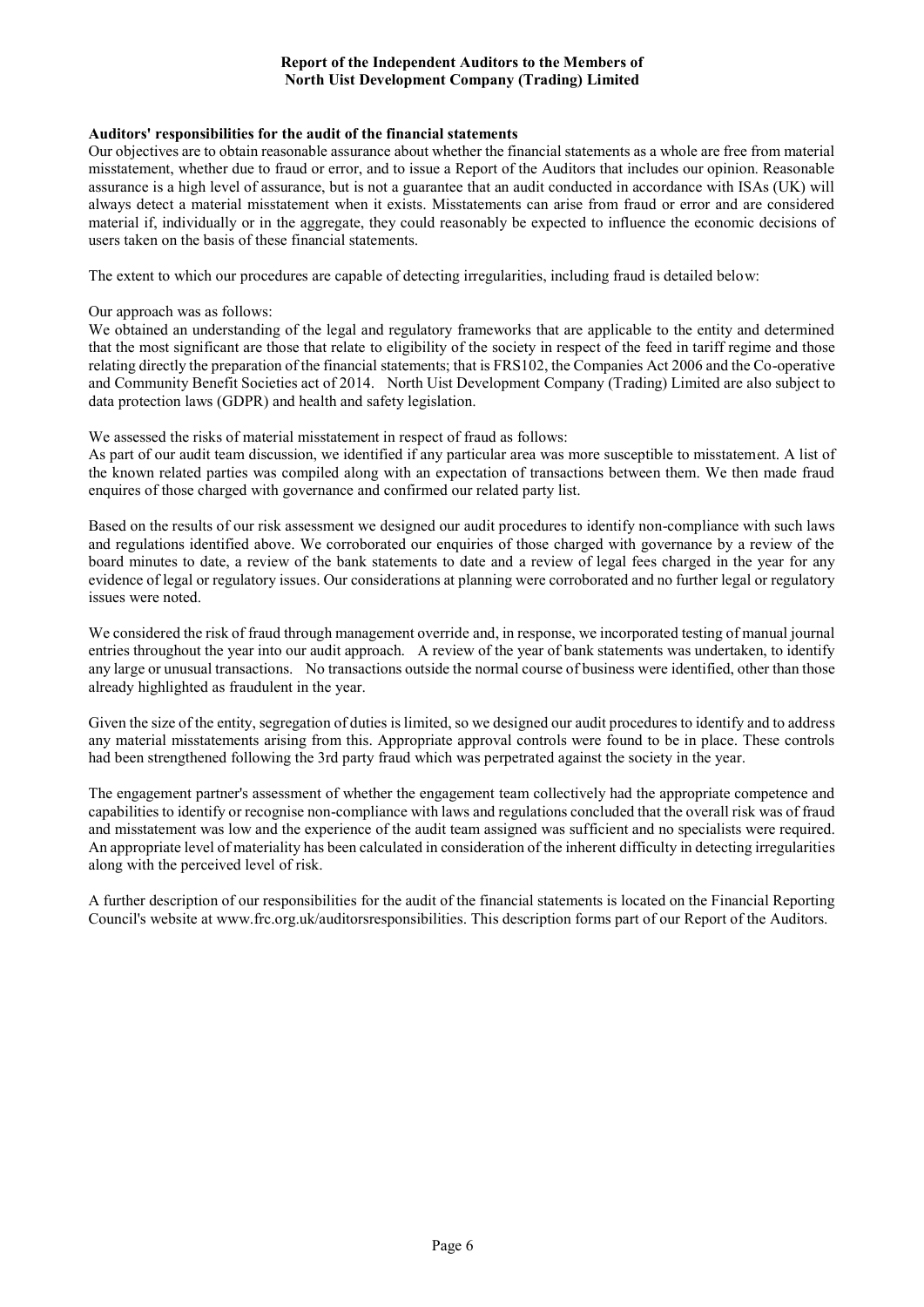#### Use of our report

This report is made solely to the society's members, as a body, in accordance with section 87 of the Co-operative and Community Benefits Societies Act 2014. Our audit work has been undertaken so that we might state to the society's members those matters we are required to state to them in a Report of the Auditors and for no other purpose. To the fullest extent permitted by law, we do not accept or assume responsibility to anyone other than the society and the society's members as a body, for our audit work, for this report, or for the opinions we have formed.

John E Moffat BA FCA (Senior Statutory Auditor) for and on behalf of Mann Judd Gordon Ltd Registered Auditors & Chartered Accountants 26 Lewis Street Stornoway Isle of Lewis HS1 2JF

Date: .............................................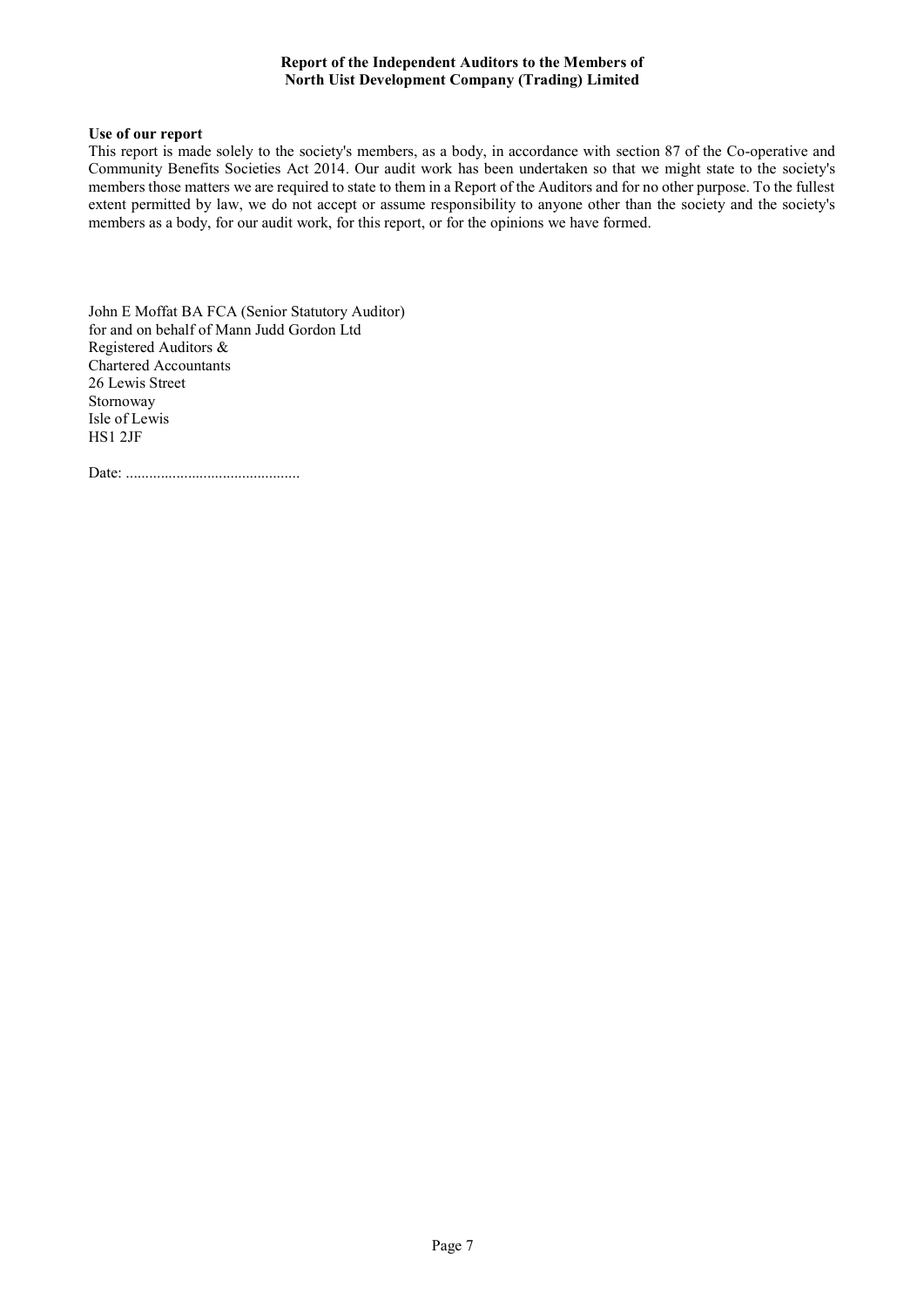## Profit and Loss Account for the Period 1 April 2020 to 30 June 2021

|                                        |              | Period<br>1.4.20<br>to<br>30.6.21 | Year Ended<br>31.3.20 |  |
|----------------------------------------|--------------|-----------------------------------|-----------------------|--|
|                                        | <b>Notes</b> | $\pounds$                         | £                     |  |
| <b>TURNOVER</b>                        |              | 513,164                           | 222,831               |  |
| Administrative expenses                |              | 270,999                           | 121,839               |  |
|                                        |              | 242,165                           | 100,992               |  |
| Other operating income                 |              | 11,359                            | 37,613                |  |
| <b>OPERATING PROFIT</b>                | 5            | 253,524                           | 138,605               |  |
| Interest receivable and similar income |              | 1,952                             | 33                    |  |
|                                        |              | 255,476                           | 138,638               |  |
| Interest payable and similar expenses  |              | 181,661                           | 66,609                |  |
| PROFIT BEFORE TAXATION                 |              | 73,815                            | 72,029                |  |
| Tax on profit                          |              | 34,930                            |                       |  |
| PROFIT FOR THE FINANCIAL PERIOD        |              | 38,885                            | 72,029                |  |

The notes form part of these financial statements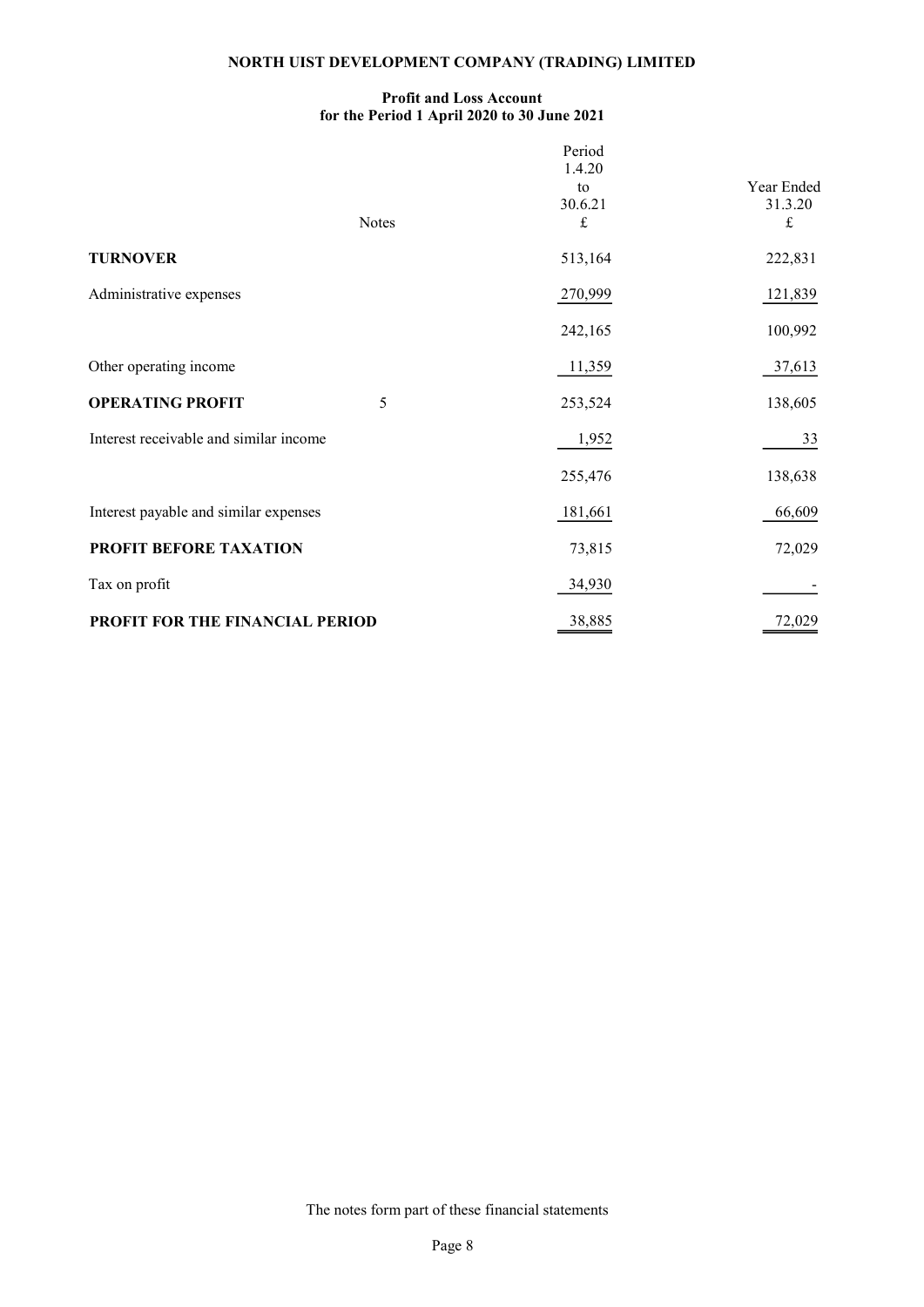Balance Sheet

|                                                         |              | 30 June 2021 |             |           |             |
|---------------------------------------------------------|--------------|--------------|-------------|-----------|-------------|
|                                                         |              | 30.6.21      |             | 31.3.20   |             |
|                                                         | <b>Notes</b> | $\pounds$    | $\mathbf f$ | $\pounds$ | $\pounds$   |
| <b>FIXED ASSETS</b>                                     |              |              |             |           |             |
| Tangible assets                                         | 6            |              | 2,461,210   |           | 2,665,129   |
| <b>CURRENT ASSETS</b>                                   |              |              |             |           |             |
| Debtors                                                 | 7            | 112,239      |             | 155,844   |             |
| Cash at bank                                            |              | 1,132,361    |             | 983,436   |             |
|                                                         |              |              |             |           |             |
|                                                         |              | 1,244,600    |             | 1,139,280 |             |
| <b>CREDITORS</b><br>Amounts falling due within one year | $8\,$        | 254,776      |             | 275,527   |             |
|                                                         |              |              |             |           |             |
| NET CURRENT ASSETS                                      |              |              | 989,824     |           | 863,753     |
|                                                         |              |              |             |           |             |
| TOTAL ASSETS LESS CURRENT                               |              |              |             |           |             |
| <b>LIABILITIES</b>                                      |              |              | 3,451,034   |           | 3,528,882   |
| <b>CREDITORS</b>                                        |              |              |             |           |             |
| Amounts falling due after more than one                 |              |              |             |           |             |
| year                                                    | 9            |              | (2,766,397) |           | (2,914,060) |
|                                                         |              |              |             |           |             |
| PROVISIONS FOR LIABILITIES                              |              |              | (109, 487)  |           | (74, 557)   |
| <b>ACCRUALS AND DEFERRED INCOME</b>                     |              |              | (58, 133)   |           | (62, 133)   |
|                                                         |              |              |             |           |             |
| <b>NET ASSETS</b>                                       |              |              | 517,017     |           | 478,132     |
|                                                         |              |              |             |           |             |
| <b>CAPITAL AND RESERVES</b>                             |              |              |             |           |             |
| Called up share capital                                 | 11           |              | 453,850     |           | 453,850     |
| Other reserves                                          | 12           |              |             |           |             |
| Turbine constraint reserve                              | 12           |              | 35,000      |           | 24,281      |
| Retained earnings                                       | 12           |              | 28,166      |           |             |
|                                                         |              |              |             |           |             |
| <b>SHAREHOLDERS' FUNDS</b>                              |              |              | 517,017     |           | 478,132     |

The financial statements were approved by the Management Committee and authorised for issue on ............................................. and were signed on its behalf by:

........................................................................ C A Macleod - Chair

........................................................................ A Ross - Management Committee Member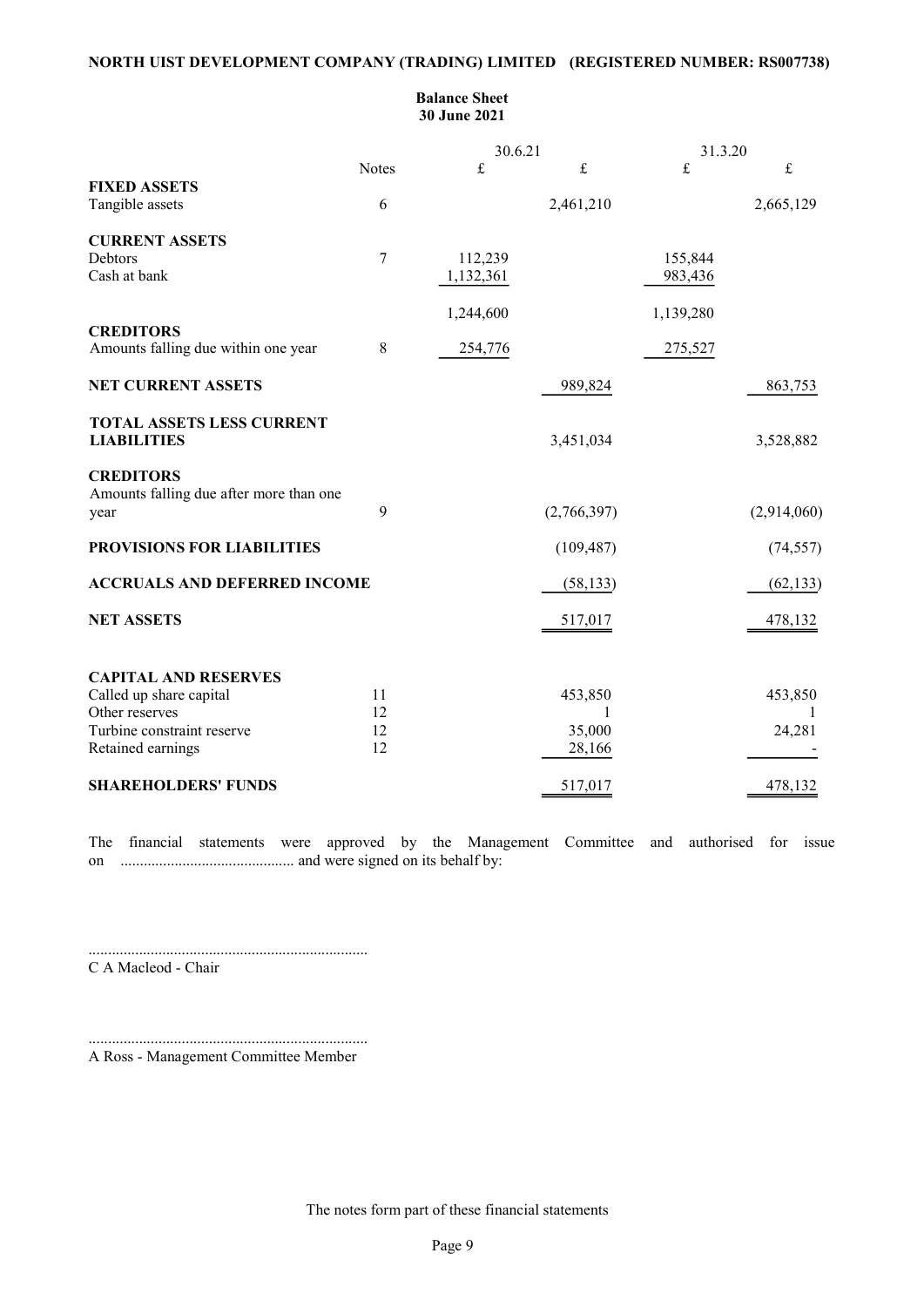## Notes to the Financial Statements for the Period 1 April 2020 to 30 June 2021

# 1. STATUTORY INFORMATION

North Uist Development Company (Trading) Limited is a Community Benefit Society registered under the Cooperative and Community Benefit Societies Act 2014 and regulated by the Financial Conduct Authority (FCA). The Society's Mutuals Public registered number and registered office address can be found on the Society Information page.

The presentation currency of the financial statements is the Pound Sterling  $(f)$ .

The financial statements are rounded to the nearest £1.

#### 2. STATEMENT OF COMPLIANCE

These financial statements have been prepared in accordance with Financial Reporting Standard 102 "The Financial Reporting Standard applicable in the UK and Republic of Ireland" including the provisions of Section 1A "Small Entities" and the Co-operative and Community Benefit Societies Act 2014..

## 3. ACCOUNTING POLICIES

#### Basis of preparing the financial statements

The financial statements have been prepared under the historical cost convention.

#### Going Concern

The Society is a going concern and there are no material uncertainties casting significant doubt over its ability to continue as a going concern.

#### Significant judgements and estimates

Fixed asset net book value and depreciation charges are the areas of the accounts which are affected by significant judgements and estimates. The members committee exercise judgement in determining both the useful economic life and the likely residual value of the society's assets. This judgement affects the rates of and charge for depreciation in the accounts for the year. It also therefore affects the net book value of the assets in the balance sheet.

#### Turnover

Turnover is measured at the fair value of the consideration received or receivable, excluding discounts, rebates, value added tax and other sales taxes.

#### Tangible fixed assets

Depreciation is provided at the following annual rates in order to write off the cost less estimated residual value of each asset over its estimated useful life.

Windfarm Development - The windfarm is currently under construction. Depreciation will be charged from date of operation and will be on the basis of straight line depreciation over the estimated useful economic life of the completed wind farm.

Assets not measured at fair value are reviewed for any indication that the asset may be impaired at each balance sheet date. If such indication exists, the recoverable amount of the asset is estimated and compared to the carrying amount. Where the carrying amount exceeds its recoverable amount, an impairment loss is recognised in profit or loss unless the asset is carried at a revalued amount where the impairment loss is a revaluation decrease.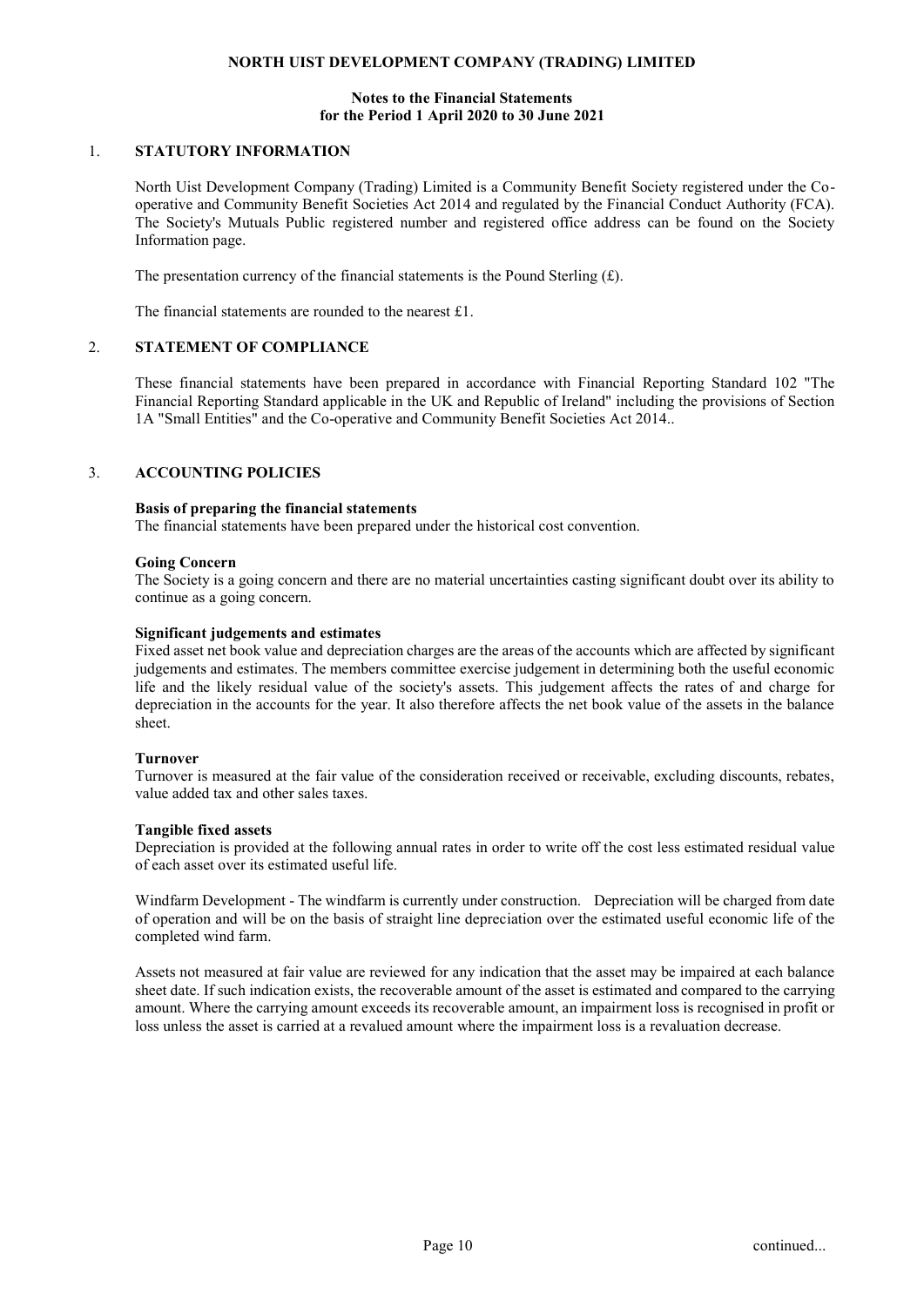#### Notes to the Financial Statements - continued for the Period 1 April 2020 to 30 June 2021

# 3. ACCOUNTING POLICIES - continued

Taxation

Taxation for the period comprises current and deferred tax. Tax is recognised in the Profit and Loss Account, except to the extent that it relates to items recognised in other comprehensive income or directly in equity.

Current or deferred taxation assets and liabilities are not discounted.

Current tax is recognised at the amount of tax payable using the tax rates and laws that have been enacted or substantively enacted by the balance sheet date.

#### Deferred tax

Deferred tax is recognised in respect of all timing differences that have originated but not reversed at the balance sheet date.

Timing differences arise from the inclusion of income and expenses in tax assessments in periods different from those in which they are recognised in financial statements. Deferred tax is measured using tax rates and laws that have been enacted or substantively enacted by the period end and that are expected to apply to the reversal of the timing difference.

Unrelieved tax losses and other deferred tax assets are recognised only to the extent that it is probable that they will be recovered against the reversal of deferred tax liabilities or other future taxable profits.

#### Debtors and creditors

Trade and other debtors are recognised at the settlement amount due after any trade discount offered. Prepayments are valued at the amount prepaid net of any trade discounts due.

Creditors and provisions are recognised where the Society has a present obligation resulting from a past event that will probably result in the transfer of funds to a third party and the amount due to settle the obligation can be measured or estimated reliably. Creditors and provisions are normally recognised at their settlement amount after allowing for any trade discounts due.

#### Turbine constraint reserve

The Management Committee acknowledge that there is the potential for the turbines to be constrained in their operation for periods in an operational year. Such constraints reduce income and therefore increase pressure on cashflow required to meet repayments to lenders.

In order to ensure that such difficulties do not arise the Management Committee have decided that a reserve be set up, in addition to those required by lenders, equal to the sum of one month's energy export income.

In the period to March 2021 this sum would equate to £35,000, based on average monthly income.

A further reserve transfer has been undertaken in the year of £10,719 to bring the reserve to the required level.

This reserve will be reviewed and adjusted annually.

## 4. EMPLOYEES AND MANAGEMENT COMMITTEE

The average number of employees during the period was NIL (2020 - NIL).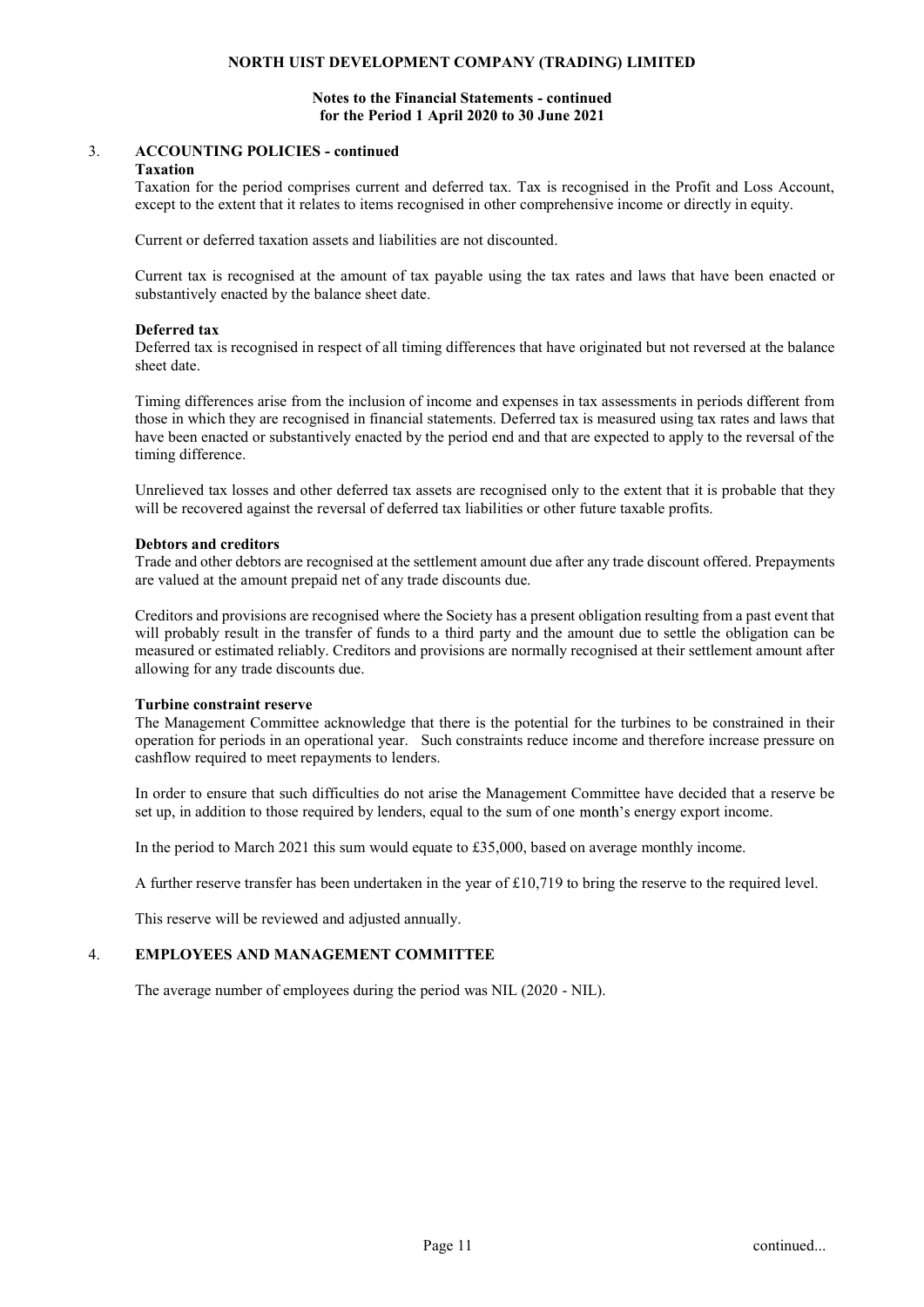## Notes to the Financial Statements - continued for the Period 1 April 2020 to 30 June 2021

# 5. OPERATING PROFIT

The operating profit is stated after charging:

|    |                                                       | Period<br>1.4.20<br>to<br>30.6.21<br>$\pounds$ | Year Ended<br>31.3.20<br>$\mathbf f$ |
|----|-------------------------------------------------------|------------------------------------------------|--------------------------------------|
|    | Depreciation - owned assets                           | 169,383                                        | 79,539                               |
| 6. | <b>TANGIBLE FIXED ASSETS</b>                          |                                                | Windfarm                             |
|    |                                                       |                                                | Development<br>£                     |
|    | <b>COST</b>                                           |                                                |                                      |
|    | At 1 April 2020                                       |                                                | 2,744,668                            |
|    | Additions                                             |                                                | 1,300                                |
|    | Disposals                                             |                                                | (35, 836)                            |
|    | At 30 June 2021                                       |                                                | 2,710,132                            |
|    | <b>DEPRECIATION</b>                                   |                                                |                                      |
|    | At 1 April 2020                                       |                                                | 79,539                               |
|    | Charge for period                                     |                                                | 169,383                              |
|    | At 30 June 2021                                       |                                                | 248,922                              |
|    | <b>NET BOOK VALUE</b>                                 |                                                |                                      |
|    | At 30 June 2021                                       |                                                | 2,461,210                            |
|    | At 31 March 2020                                      |                                                | 2,665,129                            |
| 7. | DEBTORS: AMOUNTS FALLING DUE WITHIN ONE YEAR          |                                                |                                      |
|    |                                                       | 30.6.21                                        | 31.3.20                              |
|    | Other debtors                                         | $\mathbf f$                                    | $\ensuremath{\mathbf{f}}$<br>155,844 |
|    |                                                       | 112,239                                        |                                      |
| 8. | <b>CREDITORS: AMOUNTS FALLING DUE WITHIN ONE YEAR</b> |                                                |                                      |
|    |                                                       | 30.6.21<br>$\mathbf f$                         | 31.3.20<br>$\ensuremath{\mathbf{f}}$ |
|    | Bank loans and overdrafts                             | 119,061                                        | 113,952                              |
|    | Trade creditors                                       |                                                | 115,718                              |
|    | Taxation and social security                          | 36,860                                         |                                      |
|    | Other creditors                                       | 98,855                                         | 45,857                               |
|    |                                                       | 254,776                                        | 275,527                              |
|    |                                                       |                                                |                                      |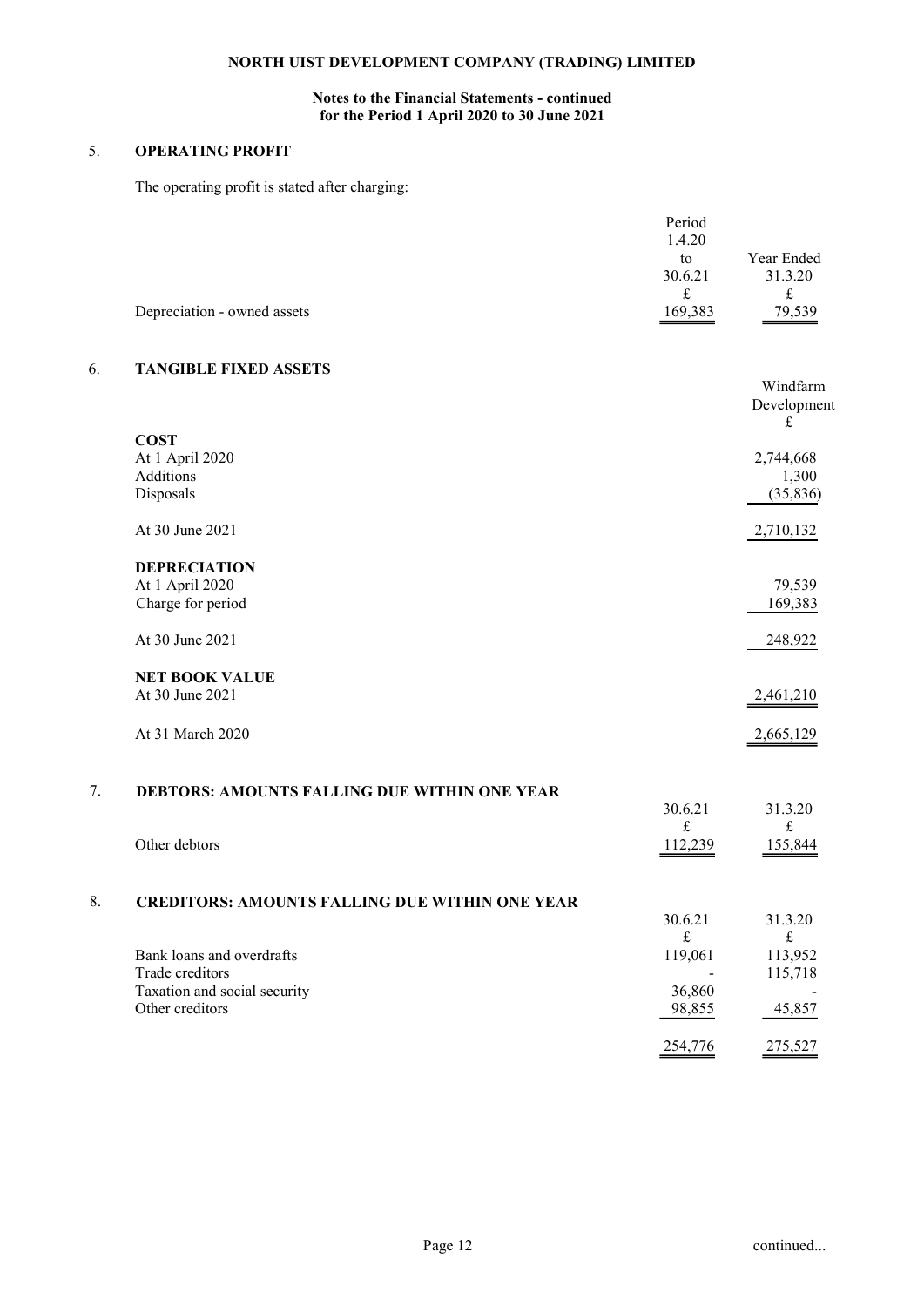#### Notes to the Financial Statements - continued for the Period 1 April 2020 to 30 June 2021

# 9. CREDITORS: AMOUNTS FALLING DUE AFTER MORE THAN ONE YEAR

|     | Bank loans<br>Other creditors                              | 30.6.21<br>$\pounds$<br>2,110,000<br>656,397<br>2,766,397 | 31.3.20<br>$\pounds$<br>2,258,195<br>655,865<br>2,914,060 |  |
|-----|------------------------------------------------------------|-----------------------------------------------------------|-----------------------------------------------------------|--|
|     | Amounts falling due in more than five years:               |                                                           |                                                           |  |
|     | Repayable by instalments                                   |                                                           |                                                           |  |
|     | Bank loans more 5 yr by instal                             | 1,603,000                                                 | 1,778,555                                                 |  |
|     | Other loans more 5yrs instal                               | 560,254                                                   |                                                           |  |
|     |                                                            | 2,163,254                                                 | 1,778,555                                                 |  |
| 10. | <b>SECURED DEBTS</b>                                       |                                                           |                                                           |  |
|     | The following secured debts are included within creditors: |                                                           |                                                           |  |
|     |                                                            | 30.6.21                                                   | 31.3.20                                                   |  |
|     |                                                            | $\mathbf f$                                               | $\pounds$                                                 |  |
|     | Bank loans                                                 | 2,229,061                                                 | 2,372,147                                                 |  |
|     | Scottish Enterprise                                        | 640,023                                                   | 619,881                                                   |  |

The Society have agreed to borrow funds from Triodos Bank N.V. and Scottish Enterprise (as administrator of the Energy Investment Fund) in order to fund the development of its Community Wind Farm in North Uist.

2,869,084 2,992,028

In doing so it has granted the following security to the lenders:

1. Standard Security over the Lease of the project site at Illeray and Claddach Illeray, Isle of North Uist in favour of Triodos Bank N.V.

2. Bond and Floating Charge in favour of Triodos Bank N.V.

3. Standard Security over the Lease of the project site at Illeray and Claddach Illeray, Isle of North Uist in favour of Scottish Enterprise (as administrator of the Energy Investment Fund).

4. Bond and Floating Charge in favour of Scottish Enterprise (as administrator of the Energy Investment Fund).

Triodos Bank N.V rank in all respects in priority to Scottish Enterprise (as administrator of the Energy Investment Fund).

## 11. CALLED UP SHARE CAPITAL

|         | Allotted, issued and fully paid: |         |         |                          |  |
|---------|----------------------------------|---------|---------|--------------------------|--|
| Number: | $\text{Class:}$                  | Nominal | 30.6.21 | 31.3.20                  |  |
|         |                                  | value:  |         |                          |  |
| 453,850 | Community                        | o t     | 453,850 | 453,850                  |  |
|         |                                  |         |         | $\overline{\phantom{a}}$ |  |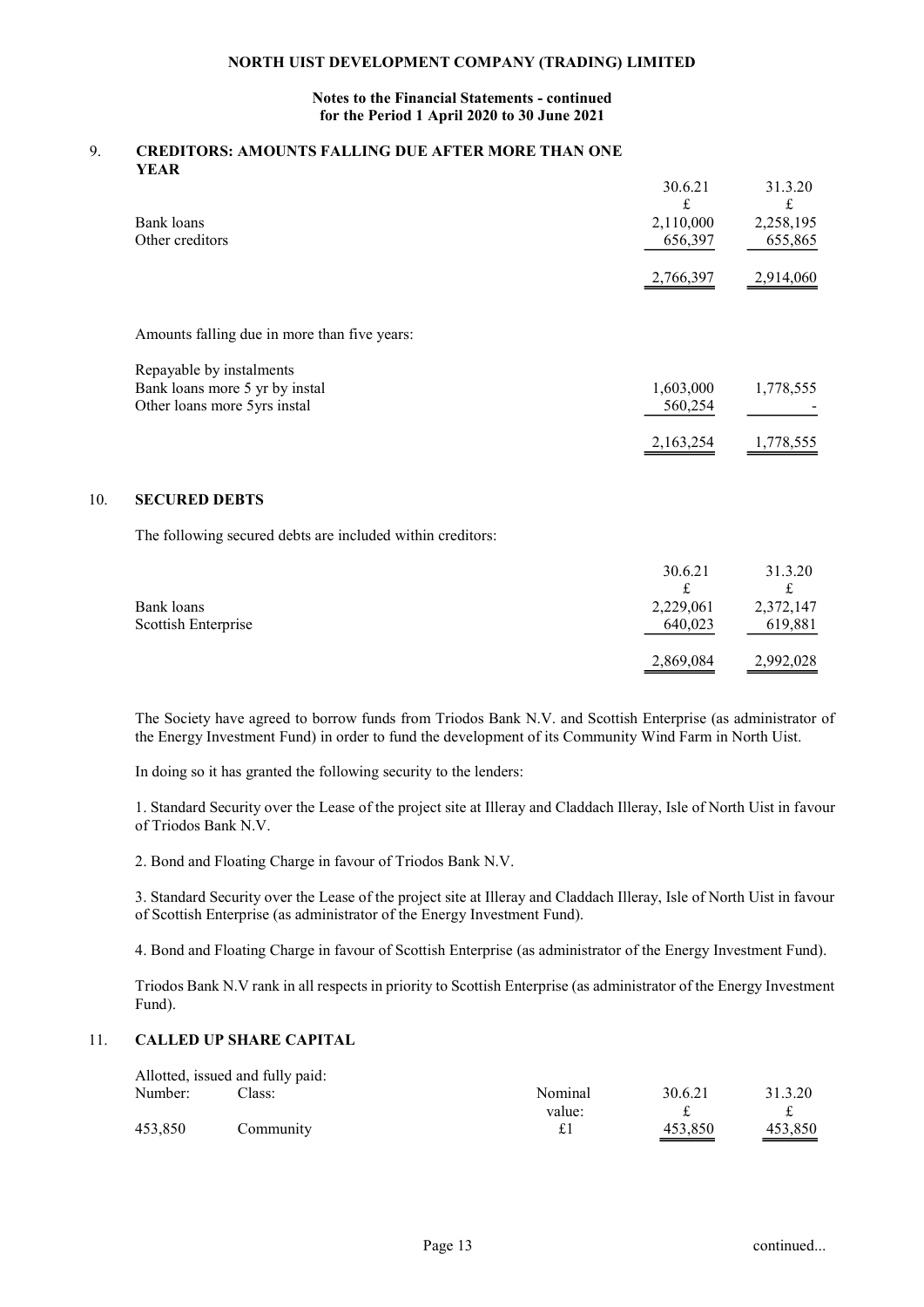#### Notes to the Financial Statements - continued for the Period 1 April 2020 to 30 June 2021

# 12. RESERVES

|                       | Retained<br>earnings | Turbine<br>constraint<br>reserve | Totals             |                    |  |
|-----------------------|----------------------|----------------------------------|--------------------|--------------------|--|
|                       | £                    | reserves<br>£                    | t.                 | t                  |  |
| At 1 April 2020       |                      |                                  | 24,281             | 24,282             |  |
| Profit for the period | 38,885               |                                  |                    | 38,885             |  |
| Transfer              | (10, 719)            |                                  | 10,719             |                    |  |
| At 30 June 2021       | $\frac{28,166}{2}$   |                                  | $\frac{35,000}{2}$ | $\frac{63,167}{2}$ |  |

# 13. FRC ETHICAL STANDARD - PROVISIONS AVAILABLE FOR SMALL ENTITIES

In common with many other businesses of our size and nature we use our auditors to prepare and submit returns to the tax authorities and assist with the preparation of the financial statements.

# 14. RELATED PARTY TRANSACTIONS

Provision has been made in the financial statements to provide the shareholders of the Community Share Capital, totalling £453,850, a 4% interest payment.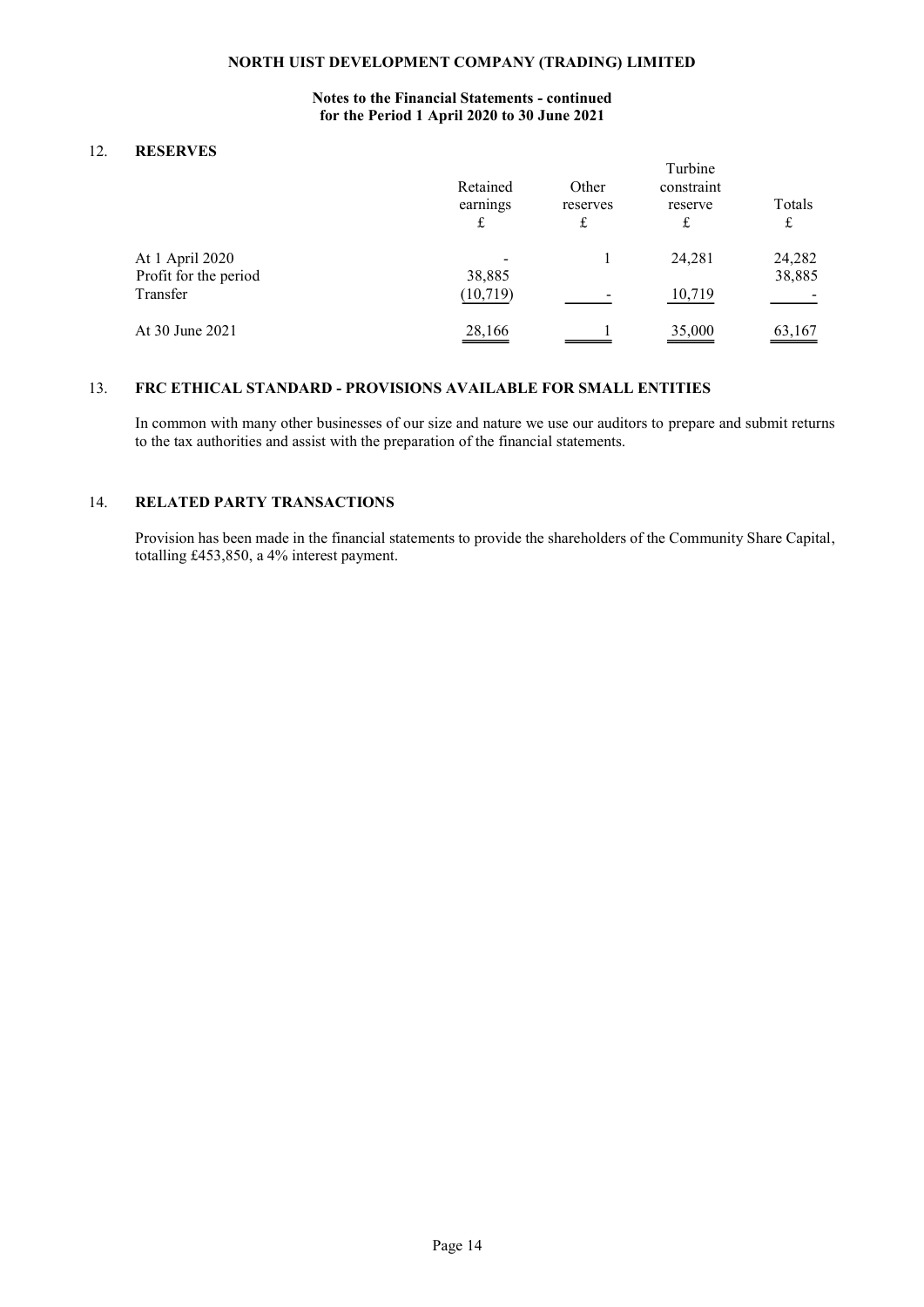## Detailed Profit and Loss Account for the Period 1 April 2020 to 30 June 2021

|                                      | Period            |           | Year Ended |             |
|--------------------------------------|-------------------|-----------|------------|-------------|
|                                      | 1.4.20 to 30.6.21 |           | 31.3.20    |             |
|                                      | $\pounds$         | $\pounds$ | $\pounds$  | $\mathbf f$ |
| <b>Turnover</b>                      |                   |           |            |             |
| <b>Energy Export</b>                 | 431,148           |           | 222,831    |             |
| Feed in Tariff                       | 82,016            |           |            |             |
|                                      |                   | 513,164   |            | 222,831     |
| Other income                         |                   |           |            |             |
| Other Revenue grants                 |                   |           | 20,748     |             |
| <b>GDUOS</b> Income                  | 11,359            |           | 16,865     |             |
| Deposit account interest             | 1,952             |           | 33         |             |
|                                      |                   |           |            |             |
|                                      |                   | 13,311    |            | 37,646      |
|                                      |                   | 526,475   |            | 260,477     |
|                                      |                   |           |            |             |
| <b>Expenditure</b>                   |                   |           |            |             |
| Insurance                            | 9,041             |           | 4,312      |             |
| Electricity import                   | 1,675             |           | 3,042      |             |
| Meter & data collection              | 522               |           |            |             |
| AGM and events costs                 |                   |           | 473        |             |
| Turbine communication costs          | 254               |           | 145        |             |
| Post and stationery                  | 35                |           | 217        |             |
| Advertising                          | 1,000             |           | 4,788      |             |
| Turbine land rent                    | 40,803            |           | 11,985     |             |
| HV Inspection                        | 1,125             |           |            |             |
| Subscriptions & computer costs       | $\overline{a}$    |           | 545        |             |
| Sundry expenses                      |                   |           | 943        |             |
| Fraud                                | 15,136            |           |            |             |
| Accountancy                          | 6,537             |           | 4,998      |             |
| Administration charges               |                   |           | 1,101      |             |
| Asset Management                     | 13,225            |           | 5,559      |             |
| Financial modelling services         | 5,900             |           |            |             |
| Bookkeeping services                 | 670               |           |            |             |
| Consultancy fees                     |                   |           | 140        |             |
| Legal fees                           |                   |           | 736        |             |
|                                      |                   | 95,923    |            | 38,984      |
|                                      |                   | 430,552   |            | 221,493     |
|                                      |                   |           |            |             |
| <b>Finance costs</b><br>Bank charges | 9,693             |           | 5,183      |             |
| Bank interest                        |                   |           | 1,862      |             |
|                                      | 3                 |           |            |             |
| Bank loan interest                   | 109,737           |           | 41,704     |             |
| Loan                                 | 53,767            |           | 23,043     |             |
| Interest on community shares         | 18,154            |           |            |             |
|                                      |                   | 191,354   |            | 71,792      |
| Carried forward                      |                   | 239,198   |            | 149,701     |

This page does not form part of the statutory financial statements